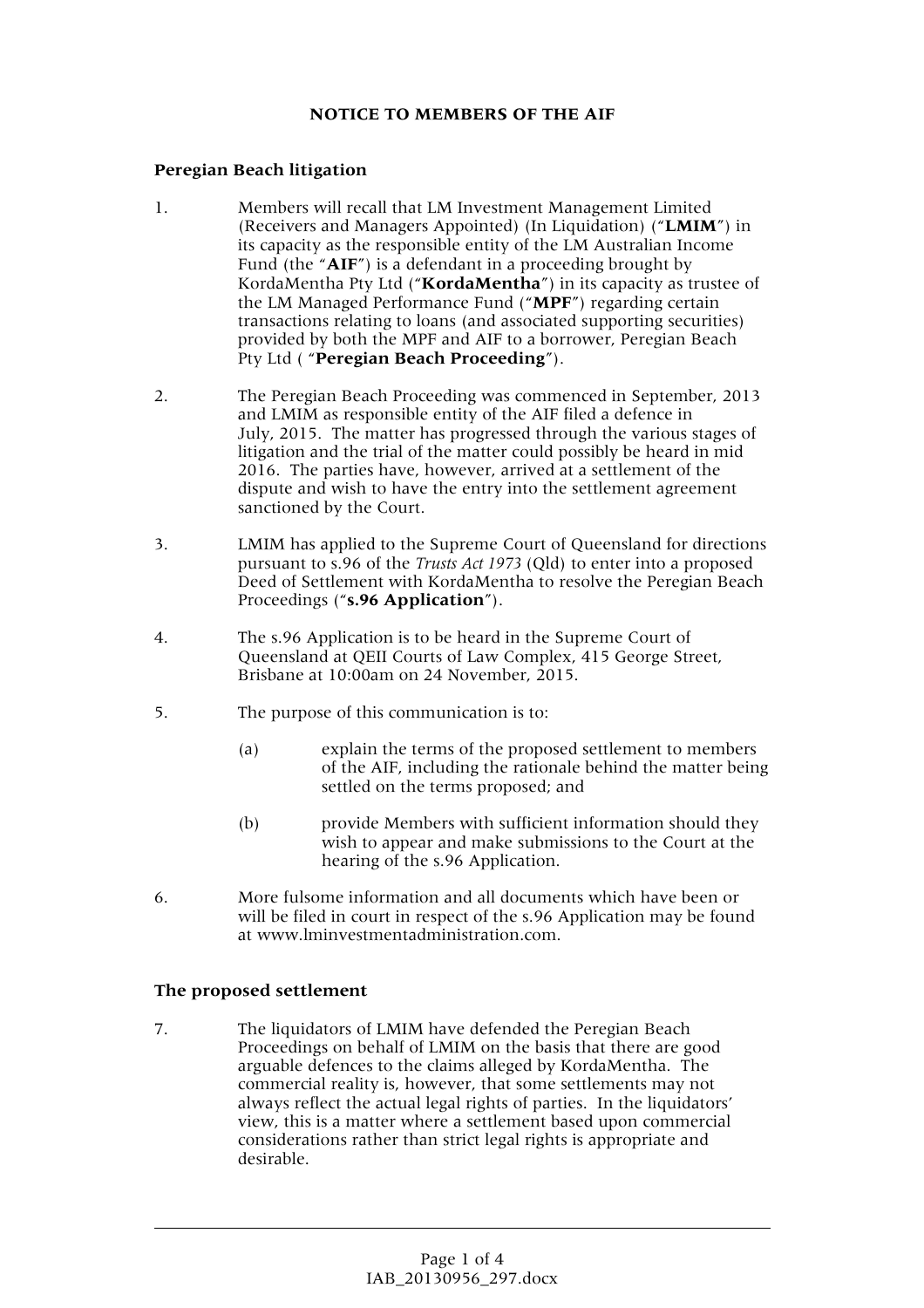- 8. LMIM and KordaMentha have reached an in-principle agreement to settle the Peregian Beach Proceedings. A proposed Deed of Settlement is being drafted between the parties but is conditional upon each of LMIM and KordaMentha receiving judicial advice to the effect that they would be justified in carrying out the settlement.
- 9. In essence, the terms of settlement operate such that the monies the subject of the Peregian Beach Proceeding, which are held on trust by The Trust Company (PTAL) Limited, the custodian of the assets of the AIF, being the amount of approximately \$1.95 million, is to be split between the MPF (receiving \$675,000.00) and the AIF (receiving the balance together with all accretions, being an amount of approximately \$1.275 million).
- 10. A copy of the draft proposed Deed of Settlement is a confidential exhibit to the affidavit of Kelly-Anne Lavina Trenfield sworn in support of the s.96 Application. So far as is possible, LMIM wishes to maintain the confidentiality of that document and requests that the members of the AIF keep that document confidential.
- 11. The liquidators of LMIM have formed the view that it is in the best interests of members of the AIF to settle the Peregian Beach Proceeding on the proposed settlement terms by weighing up the following factors:
	- (a) the confidential legal advice they have received from Queens Counsel and Junior Counsel on prospects and the win/lose analysis in respect of the Peregian Beach Proceeding (in respect of which legal professional privilege is not waived and these advices are to remain confidential);
	- (b) the liquidators of LMIM's professional fees and costs to date in dealing with the Peregian Beach Proceeding are \$22,109.50;
	- (c) LMIM's legal costs and expenses incurred to date in defending the Peregian Beach Proceeding are approximately \$356,000.00;
	- (d) the liquidators of LMIM's future professional fees and costs in dealing with the Peregian Beach Proceeding up to the conclusion of a trial are estimated to be approximately \$44,000.00;
	- (e) LMIM's future estimated legal fees and expenses in defending the Peregian Beach Proceeding up to the conclusion of a trial are expected to be approximately \$350,000.00 (as estimated to the liquidators of LMIM by LMIM's solicitors);
	- (f) the quantum of the proposed settlement is within the range of the possible best to worst case outcomes of the Peregian Beach Proceeding should the matter proceed for determination at a trial;
	- (g) the liquidators of LMIM are cognisant of the comments made by a number of judges regarding members' funds being spent on litigation rather then there being a timely return of funds to members;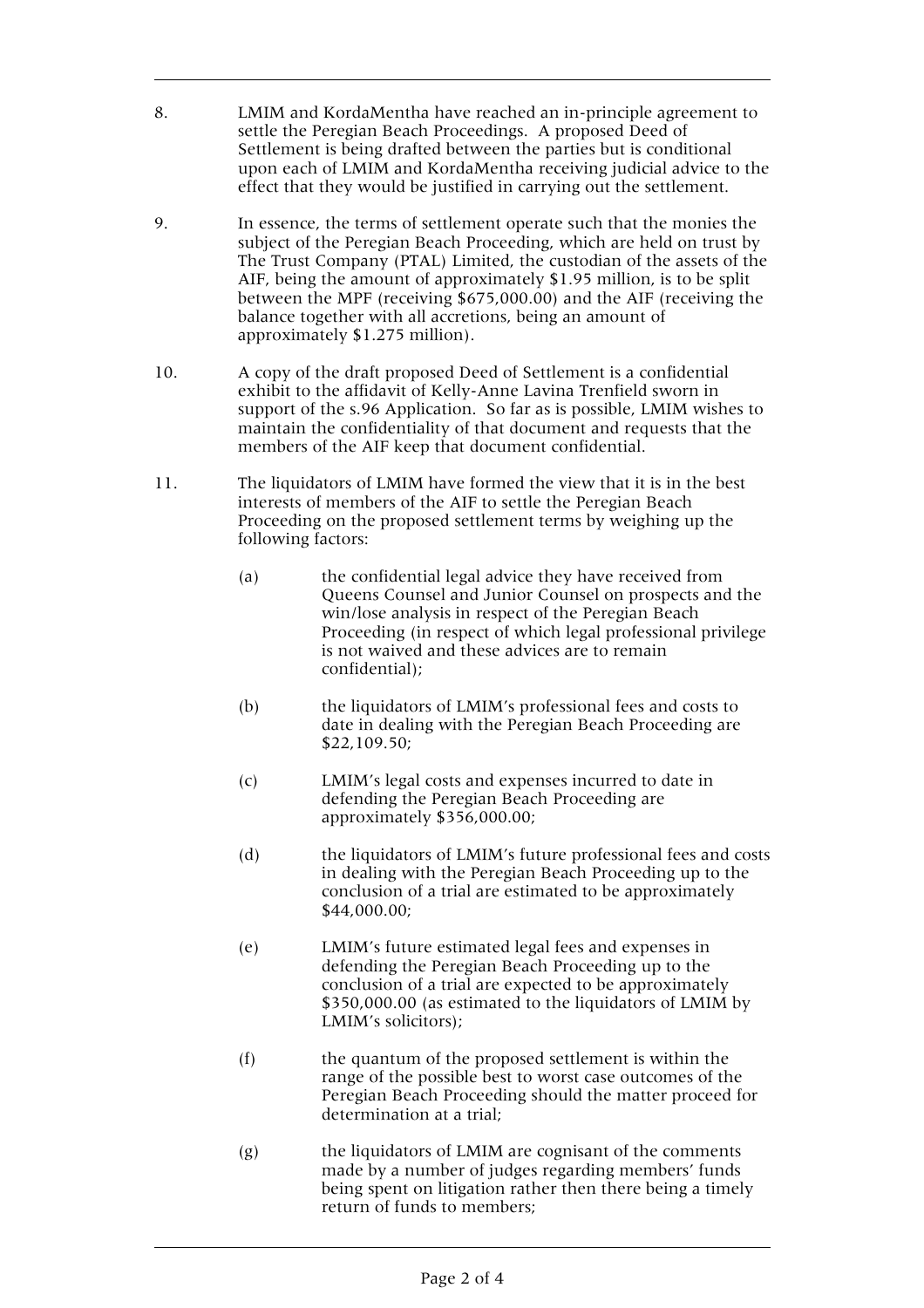| (h) | the uncertainty which exists whether any policy or polices    |
|-----|---------------------------------------------------------------|
|     | of insurance potentially held by LMIM will respond to any     |
|     | claim made by LMIM regarding the Peregian Beach               |
|     | Proceeding, any loss to the AIF, including as a result of the |
|     | proposed settlement, and the impact of the proposed           |
|     | settlement upon any such claim for indemnity; and             |

- (i) the commerciality of the proposed settlement of the Peregian Beach Proceeding from the point of view of the AIF members, including:
	- (i) that the settlement will bring certainty to the members of the AIF;
	- (ii) the settlement will ensure that there will be a return to members of the AIF;
	- (iii) the settlement will enable the liquidators of LMIM to bring about the timely and efficient winding up of the AIF, including effecting a distribution to members (hopefully) prior to the end of the calendar year;
	- (iv) the settlement removes the risks associated with litigation, including the risk of an adverse costs order against the AIF;
	- (v) the settlement obviates the ongoing costs associated with the litigation, including the costs of:
		- A. undertaking disclosure of potentially thousands of pages of documents, (both electronic and hard copy);
		- B. the costs of engaging experts;
		- C. the costs of obtaining witness statements;
		- D. the costs of subpoenas; and
		- E. the costs of a trial which would likely involve both senior and junior counsel;
	- (vi) although LMIM has obtained an order for security for costs against the MPF in the sum of \$375,000.00 by way of a bank guarantee, if LMIM is ultimately successful at a trial and is awarded costs, it is unlikely that LMIM will recover all of the legal costs incurred, nor the liquidators fees and remuneration in running the trial; as such, the longer the Peregian Beach Proceeding continues the greater the cost to the AIF and the greater the risk that the MPF may not have sufficient funds to meet an adverse costs order; and